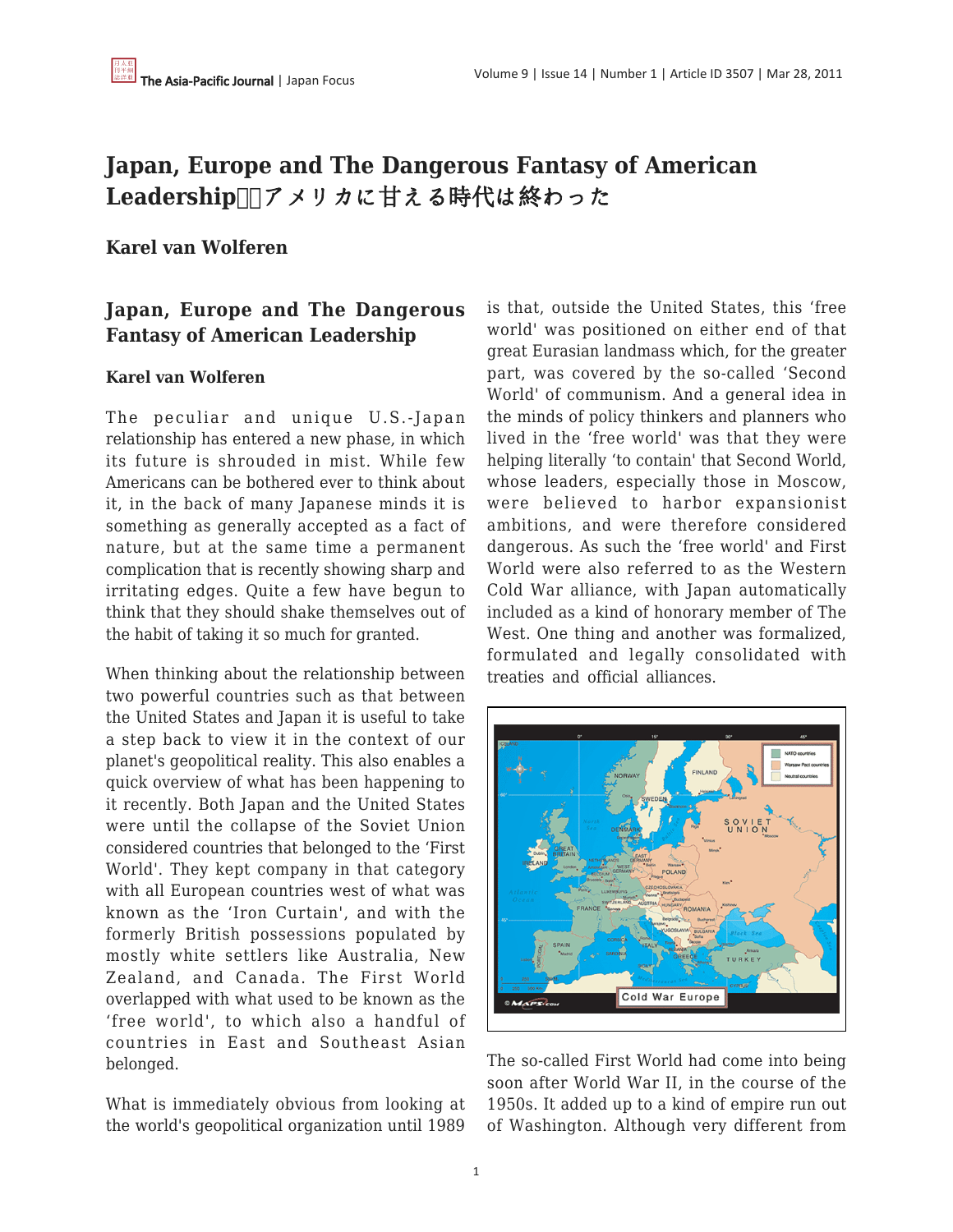well-known empires in history it functioned as an empire in that Washington was essentially in control of the foreign policies of all its parts. But it could not officially be labeled an 'empire' because that was precisely what the notion of 'freedom', crucially important to the 'free world', precluded. The fact that it actually had constituted a kind of empire, albeit a relatively loose one, only gradually became more obvious when having a Cold War alliance was no longer necessary to contain that supposed enemy which spanned most of the Eurasian continent. We will return to that revelation in a moment.

The Cold War Alliance was not an arrangement founded only on simple political convenience. More than fear of a potentially violent enemy was behind it. It formed the central support of something else, something abstract, which was frequently invoked in tones of reverence as the 'Pax Americana'. This concept had gained luster as it seemed to bear a resemblance to that grand historical imagery of the Pax Romana - the 'peace' and international order maintained by that greatest ever of all Empires, which ruled from Rome between the decline of Greek civilization and the European middle ages. We still use legal principles first instituted by the Romans. 'The American Peace', which is what Pax Americana means, brought order in post-World-War-II international life. The absence of cross-border wars in the geographical area it covered helped produce trade, economic development and prosperity. The former World War II enemies were also treated benevolently and benefited from America's initial economic largesse.

Pax Americana required more than soldiers; it drew its political energy and enthusiasm from principles. Those ideals that Americans tended to believe were quintessentially American, like 'freedom', the rights of the individual, democracy and unlimited economic exchange, were held aloft for members of the free world to follow, and for denizens of the non-free world to admire. By endorsing Pax Americana you promised allegiance to a way of life, made possible by sticking to a form of political and economic organization conducive to the flourishing of something - capitalism - that stood in stark contrast to the communism on the Eurasian continent.

Hence, the prevailing enthusiasm for transpacific as well as transatlantic relations during the second half of the twentieth century encompassed spiritual and intellectual elements besides military prowess, strategic doctrine, and free exchange. It provided something to hang on to in periods of doubt and through political ups and downs, something differentiating good and bad. For some this even became a kind of secular religion.

That 'political faith of the free world', so to speak, together with the trust among the Japanese and European political elites that Washington would block communist expansionism if it became a true threat, made it virtually impossible to imagine a different geopolitical organization of the world; at least not one attainable in practice. Leftists too, including even strong Marxists who might play mental games with fantasies of a levelling of society along socialist egalitarian lines, could not take seriously a world order in which the United States wasn't a crucial element, representing long-term safety. Strong criticism of the United States as a capitalist country exploiting workers, and as a negative force with regard to conditions of the poor countries in the 'Third World', was tolerated and sometimes even cheered on. It did no harm. Elites understood that in practice this criticism would make no difference anyway. In Japan there could be huge anti-American demonstrations. In Europe noisy international movements emerged; against the placing of American cruise missiles for example. These did not tear the fabric of the Cold War alliance.

Fast forward to the situation today. The world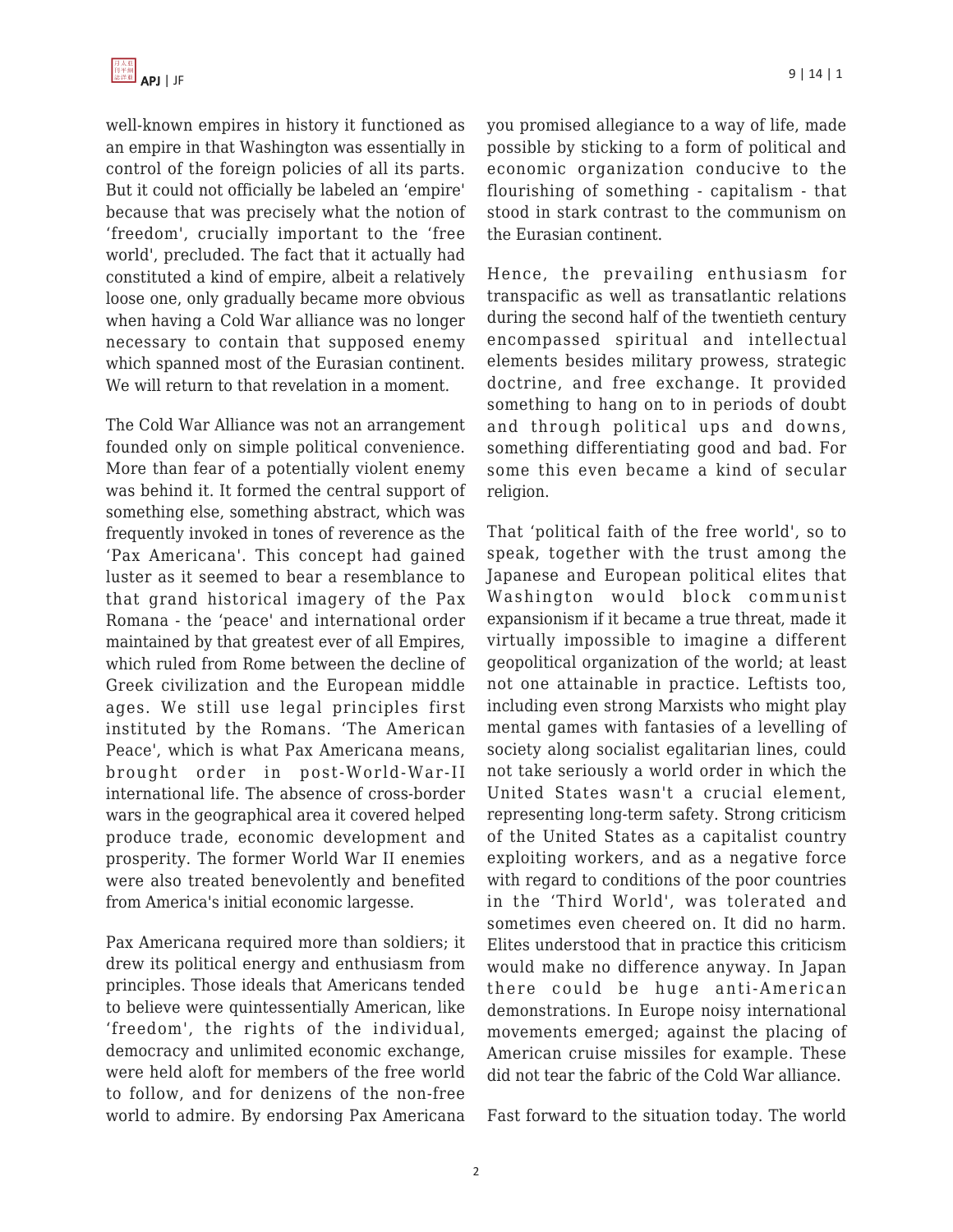

that saw the birth of the Cold War alliance is no more. There is no 'Second World' with a great communist expansionist enemy in it, and hardly any communism left at all. But one could not guess that manifest reality from looking at the way in which the political elites of what used to be called the 'free world' have positioned themselves vis-à-vis the United States. One would instead get the impression, from their great reluctance to re-examine their attitudes toward Washington, that these political elites are still driven by fear of a potential political calamity; an anxiety similar to that which during the Cold War was at the bottom of their accommodating to Washington's wishes.

It also seems to work in two directions. The United States flexes imperialist muscles. The fact that hidden beneath the surface demeanor of democracy and benevolence was a genuine, although strange, American empire, has been illuminated by two things once the Berlin Wall was torn down and the Soviet Union ceased to exist. The first is the way in which Washington's power elite expects obedience from its former Cold War allies. The second is the way in which the countries on both ends of the Eurasian continent apparently cannot bring themselves to stand on their own legs. Their foreign policy, their diplomacy, their attitudes to what used to be the two biggest communist enemies, Russia and China, and, not in the least, their ways of thinking as to how international business ought to be conducted, are more than just influenced by American example, they are largely determined by American wishes.

This situation is for the most part fully understandable. The policy elite in Washington fears a loss of power, and those in Europe and Japan have for two generations not been called upon to position themselves with regard to basic foreign policy and defense. They have had no practice. The US-Japan Security Treaty was originally meant to be provisional, something to be kept in place only until no longer needed.

But the successors of Yoshida Shigeru and Kishi Nobusuke never reminded themselves of that, and lost the ability even to imagine an independent Japanese foreign policy that would have to be elastic enough to adjust to changing world conditions. Britain and France tried to flex their international muscles (together with Israel) with the invasion of Egypt in 1956, after Abdul Nasser had nationalized the Suez Canal. Although this action had military success, President Eisenhower made sure that the 'Suez Crisis' became a political defeat for Paris and London. From then on both disappeared as significant world powers. The Europeans got stuck in a NATO that began to lead a life of its own after its original reason for existing - the Soviet Union - had totally disappeared. It has even been suggested that the Afghanistan War is only kept going to help keep NATO alive, because it is a useful military reserve pool for the United States, and helps give American war making a semblance of legitimacy.

Thus, since the 1960s, political elites in what used to be called the 'free world' outside the United States have not been forced to think deeply about international affairs, and have not felt the responsibility to operate in the world as truly independent countries.

For Japan this state of dependence is more complicated than for Europe. The bilateral US-Japan relationship is most of the time regarded on both sides as a normal bilateral, albeit unequal, relationship between two countries of a kind like dozens of others in the world. But that is a lazy assumption. It prevents both sides from realizing the essence of things. The US-Japan relationship is, in fact, a super extraordinary relationship. One without parallels in history. To see that more clearly we should move for a moment from the geographic perspective laid out above to a more historical one.

The United States was a crucial factor in the development of today's Japan. While the famous visit of Commodore Perry, and his unwelcome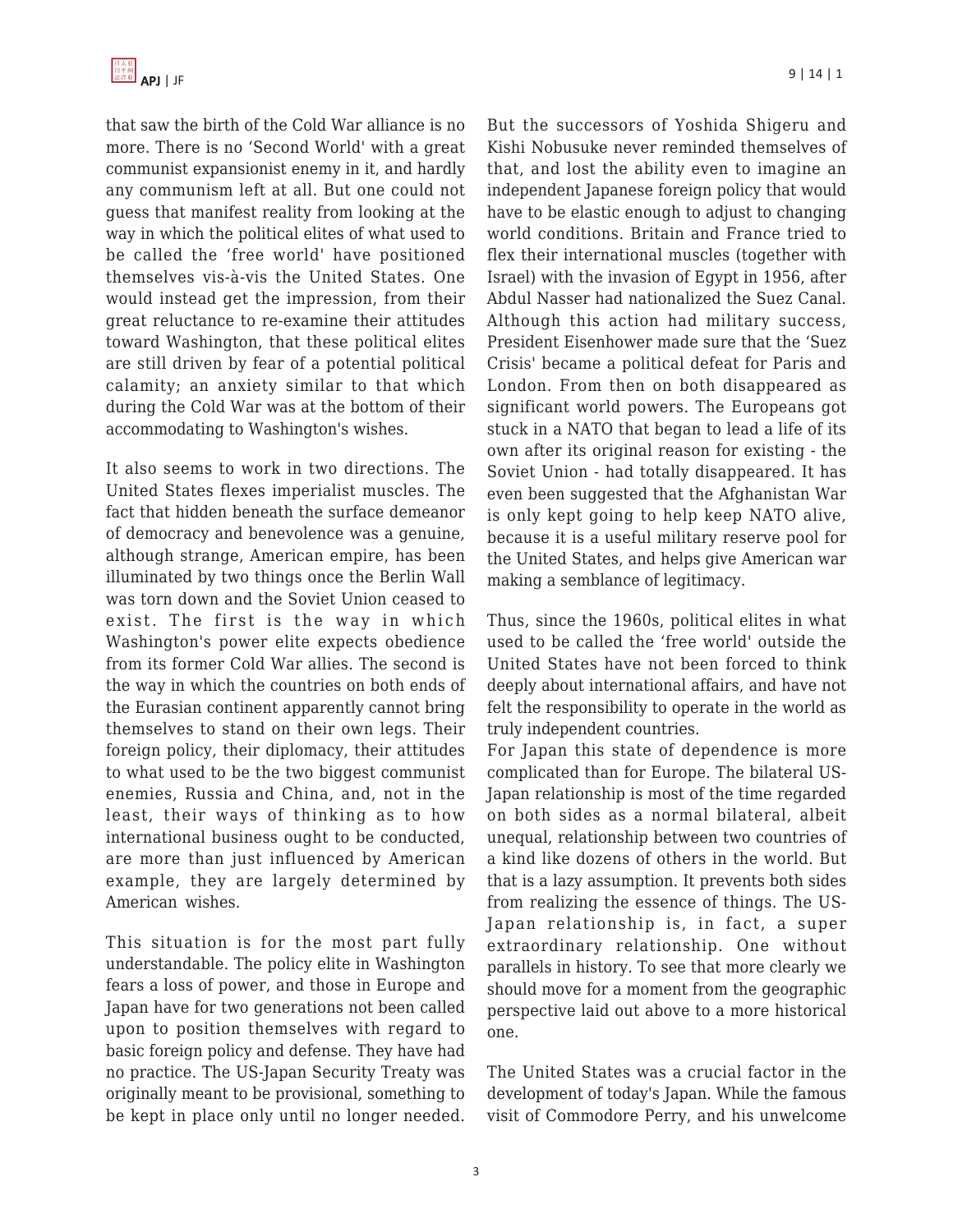command for Japan to "open up!", triggered the end of a Japanese policy that had over the course of two and a half centuries molded the main shape of Japanese political sakoku culture, about a century later the United States made it possible for Japan to return to a kind of strategic and diplomatic sakoku policy.

Inbetween those two developments Japan resembled more 'a normal country' when looked at from the outside through the filter of 19th and early 20th century standards. Following foreign example, Japan had tried something that European powers had excelled at only a few decades earlier: collecting colonies, and building an empire of its own. The fateful decision to tangle with the United States, which Japan's imperial action in China disastrously led to, is still relevant to the situation in which we live at the moment, because it relates to that persistent historical reality abbreviated as sakoku, which remains crucial to Japan's political organization today.

Japan's catching up with 'The West', after having been forced to open up, became one of the most spectacular episodes in world history. But as the Meiji reformers built upon what was there, politically speaking, they had left out the very difficult task of providing for arrangements to ensure a peaceful transfer of power from themselves to later political elites. In other words, as they replaced feudal type authority, beginning with what was essentially a coup d'état, they had overlooked the necessity of establishing a political center, a core to the state, that would be acknowledged by all to possess the right to rule. Establishing who has the right to rule is a paramount dilemma for most nations whose political history is accelerated through revolution or decolonization. This is the intriguing phase into which Egypt has just entered. In the case of Japan, the quite capable bureaucracy that had evolved around the great reformers of the Meiji oligarchy was not accountable to effective central political leadership, and could easily be hijacked by ambitious military elements. The fact that these decided to attack a target that was attached to an industrial base 10 times the size of their own should be seen as overwhelming evidence that there was no central leadership with a sufficient sense of proportion to function effectively in an international context.

After 1945, no action was undertaken to create an entity in the middle of the Japanese political system that would have true authority over the various bureaucratic clusters that together form the administration of the country. (I have described that in some depth in a book on Ozawa Ichiro that is just being published.)<sup>1</sup> That Japan was defeated and occupied by the United States was a fateful development in this context. Americans had no clear understanding of the dynamics of Japanese power that had led to the Pacific war to begin with. As Yoshida Shigeru famously and accurately said: "the occupation with all the power and authority behind its operation was hampered by its lack of knowledge of the people it had come to govern, and even more so, perhaps, by its generally happy ignorance of the amount of requisite knowledge it lacked." What Gen. MacArthur and his fellow occupiers had misunderstood above all was that it had been the absence of strong central civilian leadership rather than a dictatorial center - as in Hitler's Germany - that had led Japan to embark on its Asian conquests and attack the United States. At any rate, instead of encouraging the formation of a solid central government, centered on a cabinet consisting of elected officials - a political steering wheel in other words - the occupation actually increased the influence of the career officials in the ministries, who were of course not interested in having politicians telling them what to do.

It apparently never occurred to Americans dealing with Japan that this was a major weakness. A personal experience with Edwin Reischauer brought this home to me. When we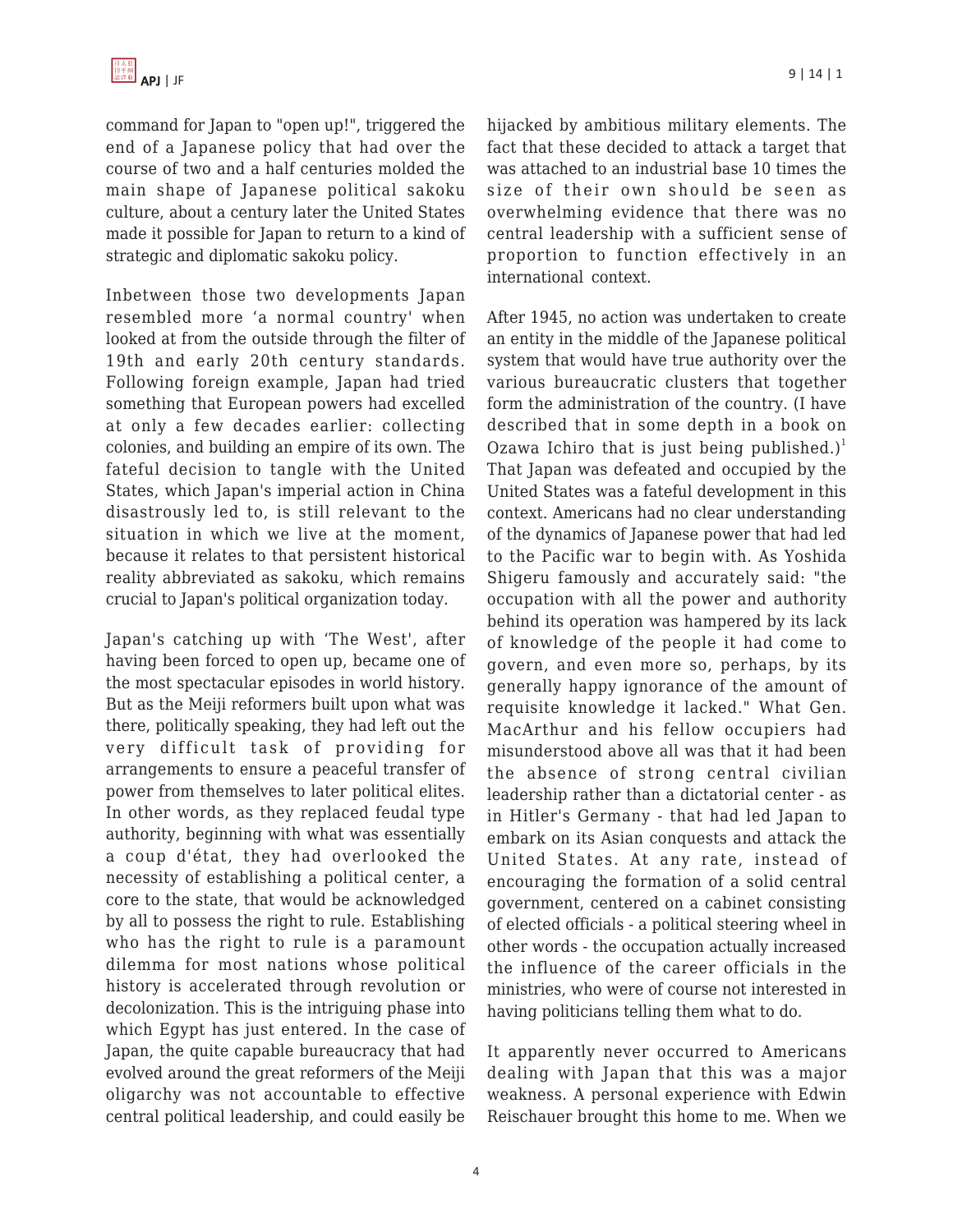

were taping a conversation for a radio broadcast, $^2$  I made the point that this had remained a central problem, to which he responded that Japan not having a strong government was a good thing, because it "would not have been up to much good anyway." There is also no question that this weakness, which is a recurrent theme in my writing about Japan, suited the power elite in Washington on the whole quite well. It ensured dominant bureaucratic influence that, in the end, would always stick to American wishes because of its dependence on those odd, pseudo-colonial, bilateral power arrangements.

To see this more clearly, imagine a Japan without that dependency. If a dramatic rupture in the relationship between Japan and the United States were to take place, Japan would have to create in a hurry a central governing entity with the responsibility of designing entirely new policies and enough practical power to carry those out. Without that center Japan would not at all be able to function internationally. This is perhaps not easy to understand for people who have never looked closely at the international decision-making of more independent countries. In their day-to-day political decision-making the governments of those countries may frequently flounder, they may be confused, and their media may scold them for their lack of leadership. But if you study their history you may see how such countries can, at moments of crisis, take effective decisions to cope with such crises.

Helmut Kohl, head of the German government in 1990, immediately responded to the collapse of East Germany with a 10-point plan for unification of the two Germanies. When in 1958, French generals in Algeria started a crisis that could have led to a coup d'état, Charles de Gaulle took immediate action, which led to France's so-called 'fifth Republic', a reordering of the political system with a chosen president. A stunning example was the action that Gorbachev took when his communist empire began to shake on its foundation. He actively prevented the regimes of the East European communist countries from resorting to violence as they tried to stop the crumbling of communism. The Chinese government took action immediately after the credit crisis of 2008, which caused Chinese exports to the United States to plummet. It used the opportunity to put measures in place, and allocate funds to assure a spurt of industrial development in the interior provinces, which meant that part of the migrant workforce that had gone to the coastal provinces but whose factories were now closing, could return home to become workers or entrepreneurs.

Japan was also very badly hit by the American credit crisis, but that economic challenge was not answered by any new industrial policy.

Japan had no cabinet-centered government comparable to the Chinese leadership that could launch such new initiatives. Many conversations that I have had about the sluggish Japanese economy and desirable changes in the structure of Japanese industrial financing, along with other policies that could harness Japan's economic energy and talents, end with the sad observation that there exists no effective government to initiate any of this. Vis-à-vis its giant neighbor, Russia, Tokyo did not come up with a new approach concerning the return of the Northern Territories - or concerning anything - when the Soviet Union collapsed. Since then the situation involving Moscow and the islands has only deteriorated further. Under these and other circumstances where it must deal with major political changes in the world Japan gives the impression of being a state without a head.

The broader Japanese political culture that has never experienced genuine national leadership in the international world doesn't know what to do about shaping a position vis-à-vis China either. It is hardly an exaggeration to say that the momentous global changes in the world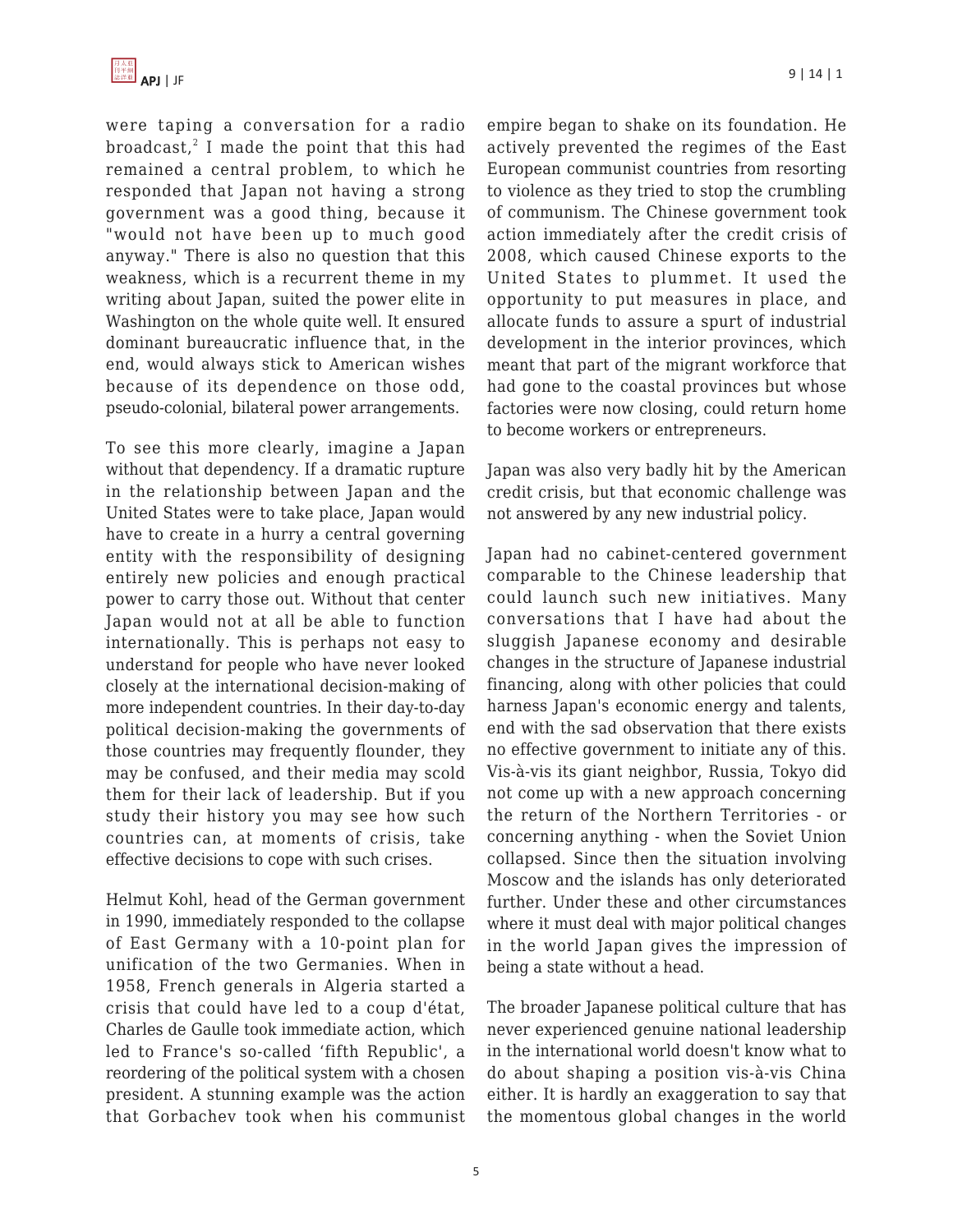

after the end of the Cold War have, notwithstanding the huge consequences these have had in the realm of economics, for practical purposes hardly registered in Japan's broader political culture.

The rest of the world has become used to the fact that Japan, while an economic giant, remained what some have called a 'pigmy' in world affairs. By now, no one expects it to get involved in global issues. I have called that 'sakoku by other means', something made possible by that odd, and I would say 'pathological', relationship with the United States.

But this kind of sakoku could well, from now on, become quite damaging to the genuine interests of the Japanese people. Because the most fateful recent consequence of there being no intelligent center to the administration of the Japanese state is Tokyo's failure to respond to the transformation of the United States, and its side effects.

A near-revolution has happened there of which Japanese policy makers, and also intellectuals or other commentators, have not evinced much awareness. The essence of the situation is that the United States is no longer the same country as the one Japan and the other Cold War allies had to deal with until about a dozen years ago. The most important development has been the success of what is known as the 'American Right'. This has been the world's most successful political movement in recent decades. It is extremist. It has as good as destroyed the Democratic Party as an effective liberal-minded party. The administration of George W. Bush was most symptomatic of this swing to the right, with the accompanying aggressive attitudes and the waging of unjustified wars. But it has dragged the socalled American political center so far to the right that sympathetic visitors from Japan and Europe can hardly recognize America's new political priorities. A majority of leading Democratic Party politicians take their cues believe that they have no choice but to take their cues - from this movement. It has almost completely taken over the mainstream American media.

That something had gone very wrong with the convergence of several domestic political developments in the United States was, by the end of George W. Bush's term, widely acknowledged by most Americans and by the politically interested in what used to be called the 'free world'. The strong hope and general expectation that President Obama would reverse some of these developments was proof enough of that. That Obama has not put a brake on undesirable developments, and in fact has allowed some of them to deteriorate further, ought to be seen as evidence of factors that have created an even worse condition than the rightwing revolution. The United States has become deeper involved in unnecessary war, has spread it to Pakistan and Yemen, and has failed to create preventive measures against further financial crises. American investment banks have, through Obama's inaction, been allowed to become bigger, more centralized and dominant, and even less stable than when they created the credit crisis with the ensuing recession from which much of the world is still suffering. The biggest change in the United States today, overlooked by Japan's policymakers and broader political culture, is that the fundamental elements of the American state, such as its financial system and its defense apparatus, are no longer under political control. Or under any control. It is clear that Obama has no grip over the country that he is supposed to be leading, and neither has anyone else.

This metamorphosis the United States has undergone is nothing less than a national tragedy. This is compounded by the fact that it has not yet been sufficiently understood by the rest of the world. It is particularly tragic for Japan for the obvious reason of Japan's peculiar dependency relationship with the United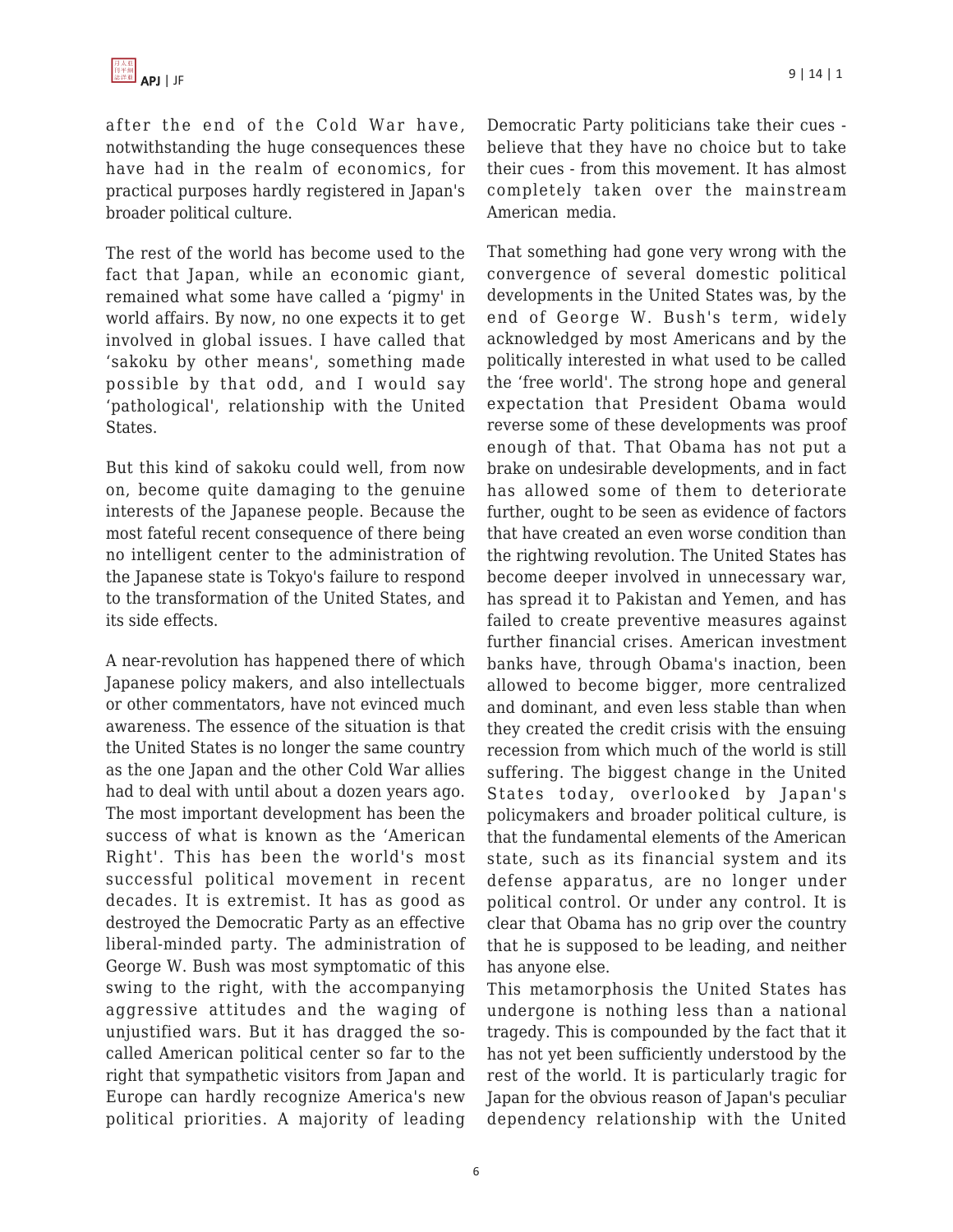### States.

This tragedy was partially predicted, or rather warned against, by President Eisenhower. In his Farewell address broadcast to the American nation on TV he introduced the famous concept of the Military-Industrial Complex - militarist thinking, coupled with huge industrial interests, intertwined with the re-election interests of the politicians in America's Congress. The fear of the Soviet Union had created something that critics were to call the 'national security state', in which policies and institutions had outgrown their original purpose and had begun to live lives of their own.<sup>3</sup> Eisenhower warned against this as a development that was threatening to escape from political control and might, in the long run, undermine and destroy American democracy. Developments since then have gone far beyond what then existed and what Eisenhower feared. Especially from 2001 onward, pushed by the administration of George W. Bush, they have greatly accelerated. To place these developments in perspective one only has to look at how since the disappearance of the Soviet Union - which was after all its ostenible reason for existing - it continues to absorb more than \$1 trillion a year, and is still growing.

When the original purposes of institutions are no longer remembered or re-examined for relevance, they inevitably begin to live lives of their own. When they are small, like the passport control after you descend from the train at Narita airport, they can be harmless. But when they are powerful they can change the world. We must understand that the American military-industrial complex is totally out of control, and has turned the United States into a militaristic nation.<sup>4</sup>

The Pentagon has seized far more power than it used to have at its disposal. Without the great Soviet enemy there was suddenly no longer any need for sophisticated and intricate diplomatic maneuvers to keep 'friends' loyal and to make sure that neutral countries would not turn against Washington. Hence America's diplomatic resources shriveled. The State Department became increasingly less important in the last decade of the 20th century. Some of its functions simply vanished, others were taken over by the Pentagon.<sup>5</sup> When Obama appointed a retired general of the Marines as national security advisor he demonstrated that he hadn't thought much about the details when he campaigned with the message that he would replace the military approach to the world taken by his predecessor with diplomatic solutions.

We clearly see the effect of the switch from State Department to Pentagon as the main determiner of foreign policy in the way that Washington has treated the first prime minister of Japan's government formed by the Minshuto. US-Japan relations had for quite some time not been under an American scrutiny that was guided by the old-style diplomats and the traditional Japan hands. For a while the most significant diplomatic link between the two countries reached from the American Treasury Department to the Japanese Ministry of Finance. But today it is simply the Pentagon that is in charge. Most of the American officials dealing with Japan, also those in the State Department, are alumni of the Pentagon. Secretary of Defense, Robert Gates, has set the tone in dealing with Japan under its new government, with President Obama showing not the least interest. In the old days, when diplomats still had influence on America's foreign policy, they would have been interested in exploring new possibilities of cooperation. As it is, the American president has simply not been willing to meet the Japanese Prime Minister for the expressed purpose of a serious contemplation of how the two countries should proceed in dealing with regional problems in East Asia. His advisers on Japan, again mostly Pentagon alumni, told him literally not to give Hatoyama more than 10 minutes of his time, in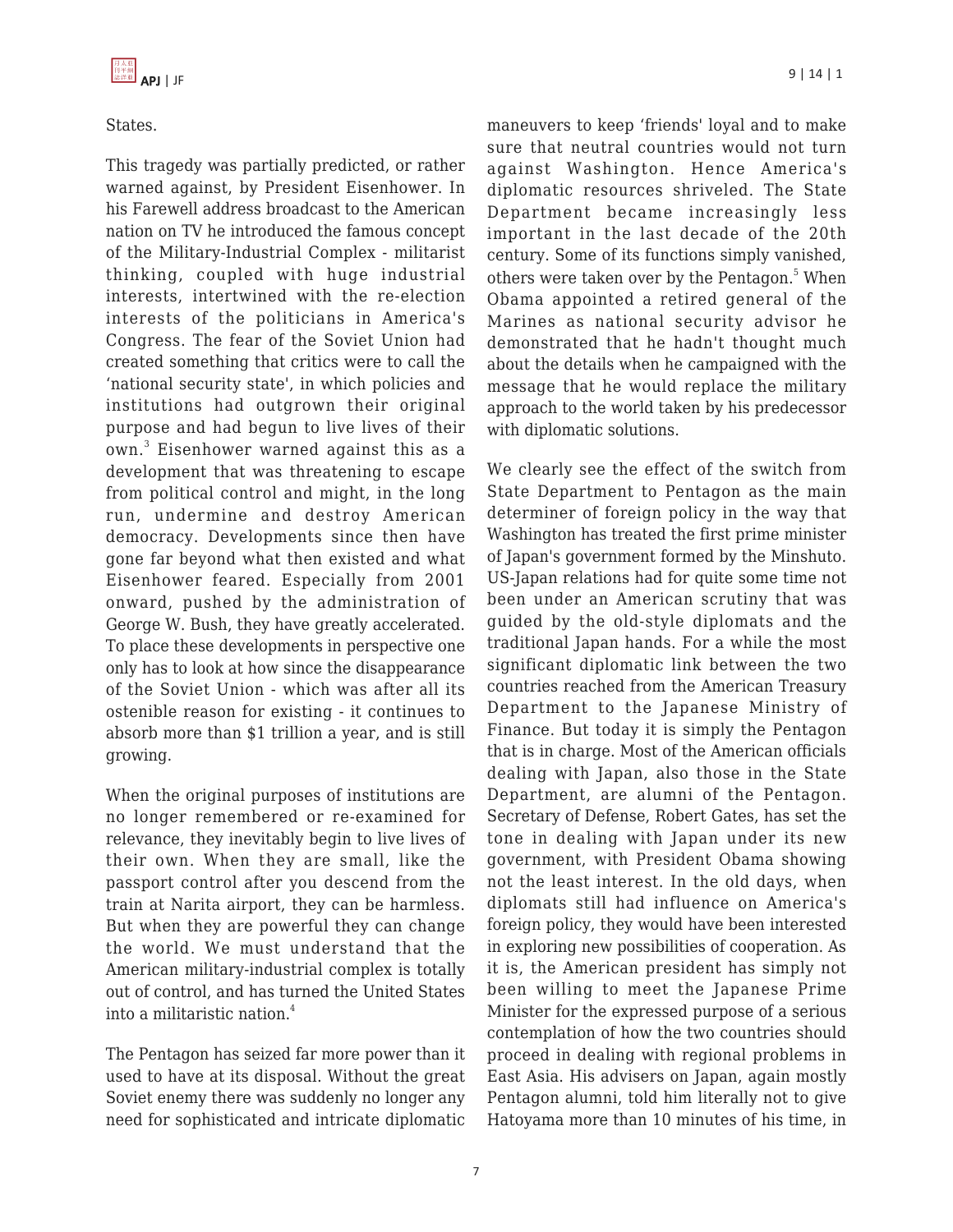

case they ran into each other at an international meeting.

It is popularly believed that the current relationship between the United States and Japan must remain as it is because of mutual concerns about the security situation in East Asia. But looking closely at the security situation in the region, and the contribution of this bilateral relationship to it, one may quickly detect a huge central fantasy element in it. Farsighted concern would command that the two new heads of government take a fresh look at how to adjust to changed circumstances. Instead, Washington turned something as trivial as the relocation of a Marine base, something that the LDP did not wish to burn its fingers on, into a test of the loyalty of the new government the Japanese had voted into power. The American State Department has done nothing to divert the attention of the Pentagon, or rather of the Marines in the Pentagon, away from the rights they believe they have to make themselves as comfortable as possible on Okinawa. It is no longer in the business of helping to develop farsighted policies.

The United States used to have a strategy when the Soviet Union was still around, but that strategy is obviously no longer valid. Nothing has taken its place. Establishing the United States as the dominant and unchallenged political force on the planet forever and ever is a fantasy and not a strategy. The 'war on terrorism' is a fantasy, like the 'war on drugs'. Both perversely encourage the proliferation of what they seek to eliminate. A 'strategy' must be achievable to be called that. The end of the Cold War gave an impulse to fantasies like the End of History, a Clash of Civilizations, and of the Iraq invasion as a first step to spread democracy all over the Middle East. It gave rise to speculation over the new 'main rival', with China as the frontrunner. Washington's foreign policy planners and an International Relations 'science' that is built on antiquated theory have not been able the replace their traditional Cold War frame of mind with something new that takes the world's changes, obvious before our eyes, into account. The American response to the upheaval in Egypt is a perfect recent example.

We can connect this with what I said earlier about the loss of control. This also means loss of intelligent purpose. There is no intelligent purpose behind wasting a fortune on two unwinnable wars, tax money that should have gone to rebuilding the crumbling American domestic infrastructure. All over the world political observers are puzzled by America's strategic intentions. The key to the puzzle is that it has no meaningful strategy. This has probably been the most important development in the world's geopolitical reality since the end of the Cold War.

The Cold War allies have not kept up with this development. The heads of government of the European Union member states are themselves not capable of dealing with geopolitical change. All one has to do is to imagine the current ones standing next to those in the early post-World-War-II years: Sarkozy next to de Gaulle, Merkel next to Adenauer, Cameron next to Churchill, to perceive the collapse of caliber. The European political elites are not really driven by anxiety about terrorists based in Afghanistan, or other fantasies with which they explain to European populations why we must all stay in the backwash of America's military adventures. They just cannot shake old habits.

For Japan the problem is more acute. Considerable anxiety prevails concerning the dangers that lurk on the Asian continent. Much of it is artificial, purposely encouraged by Washington and Japan's bureaucrats as well as politicians in thrall to a Pentagon view of the world. I have heard gaimusho officials say that whereas for Europe the Cold War is finished for Japan it is still continuing. It is a view nurtured by ignorance, one shared by the broader Japanese political culture. There exists a big lie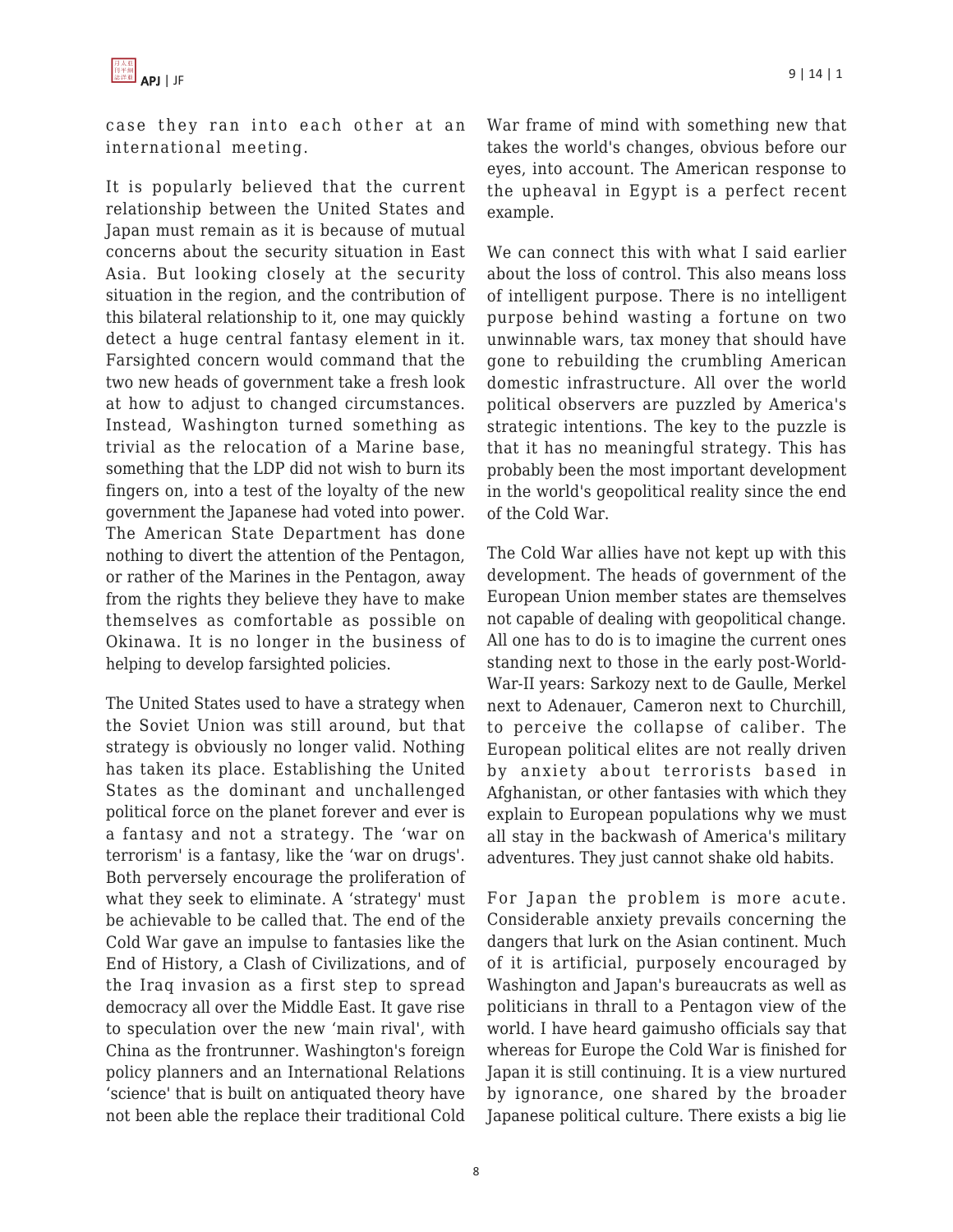

at the center of this ignorance: The threat of North Korea. As a focus of national fear it has created a totally unrealistic perspective. Of course North Korea is a problem. Its nuclear ambitions and missiles constitute a threat of some kind. But not a virulent one. The continued existence of North Korea is not really an extension of Cold War conditions in our present world, as parts of the Japanese bureaucracy and those they have been able to convince of it, continue to believe. Any North Korean aggression, were the rulers of Pyonyang so suicidal to indulge in it, would not be supported by either China or Russia.

The headlessness of Japan has been much on display in this context. Prime Minister Koizumi's ill-fated initiatives were backed up with insufficient preparations, and a dismal lack of understanding of the medium term effects that might result. Indignation about the abductees, stirred up in waves by the media, took over from rational decision-making. As a result Japan became marginalized in the socalled Six Party Talks. A Japan with a functioning head, and a center capable of strategic thought, would be able to place in perspective the North Korean nuclear weapons ambition more accurately. North Korea is a unique case, its hostility has on its own become a separate political reality, demanding an entirely new diplomatic approach. North Korea is the only country in the world that has had atomic weapons, ready to go, directly pointed at it ever since the Korean War. What it has wanted from Washington is some kind of nonaggression guarantee. It is not a crazy wish.

Any kind of conflict on the Korean Peninsula, any kind of violence triggered by developments in Pyongyang, will have to be dealt with in the first place by the South Koreans and China. The idea that one runs into in Japan a lot, that an American initiative will become crucial in this context, is downright silly. A Japan that is serious about the potential threat from North Korea should work on deepening relevant diplomacy with South Korea and China. And it would also very much help to try to make Washington see an obvious fact: even a tyrannical, isolated, and self obsessed regime will behave differently, and more predictably, when it receives certain reassurances that it has been asking for. But here Tokyo will run into a knot of convoluted arguments that will follow from its pathologcal relationship with the United States. If the North Korea problem disappeared, Washington would have to find other excuse, and cultivate another lie, to maintain as much military might in Japan as it does now.

The supposed threat from North Korea certainly does not justify the huge American military presence in Japan, much less the fact that about 70 percent of the costs of running the bases, are born by the Japanese tax payer. One of the biggest lies connected with the nichibei relationship perpetuated on the diplomatic level, and even on the academic level, as well as among mainstream journalism is that all that American military might on Japanese soil exists to defend Japan in case its neighbors want to conquer the islands. The American marines on Okinawa, whose controversial base was made a silly and entirely damaging test case for relations with the Japanese government by Obama's Pentagon, are actually part of an attack force for action in the Middle East and other far-away places. Much of the rest of America's military in Japan is part of an encirclement of China scheme.

A problem that the European Cold War allies do not have to contend with is Washington's tone of voice when it addresses Japan. This is much of the time imperious and condescending. There is a psychological aspect to Japan's dependency relationship that is rarely discussed. But it is important, because the response of the Japanese involved has tended to fall into a pattern decreed by Washington, and as the responses of the Kan Naoto cabinet confirm, this has become automatic.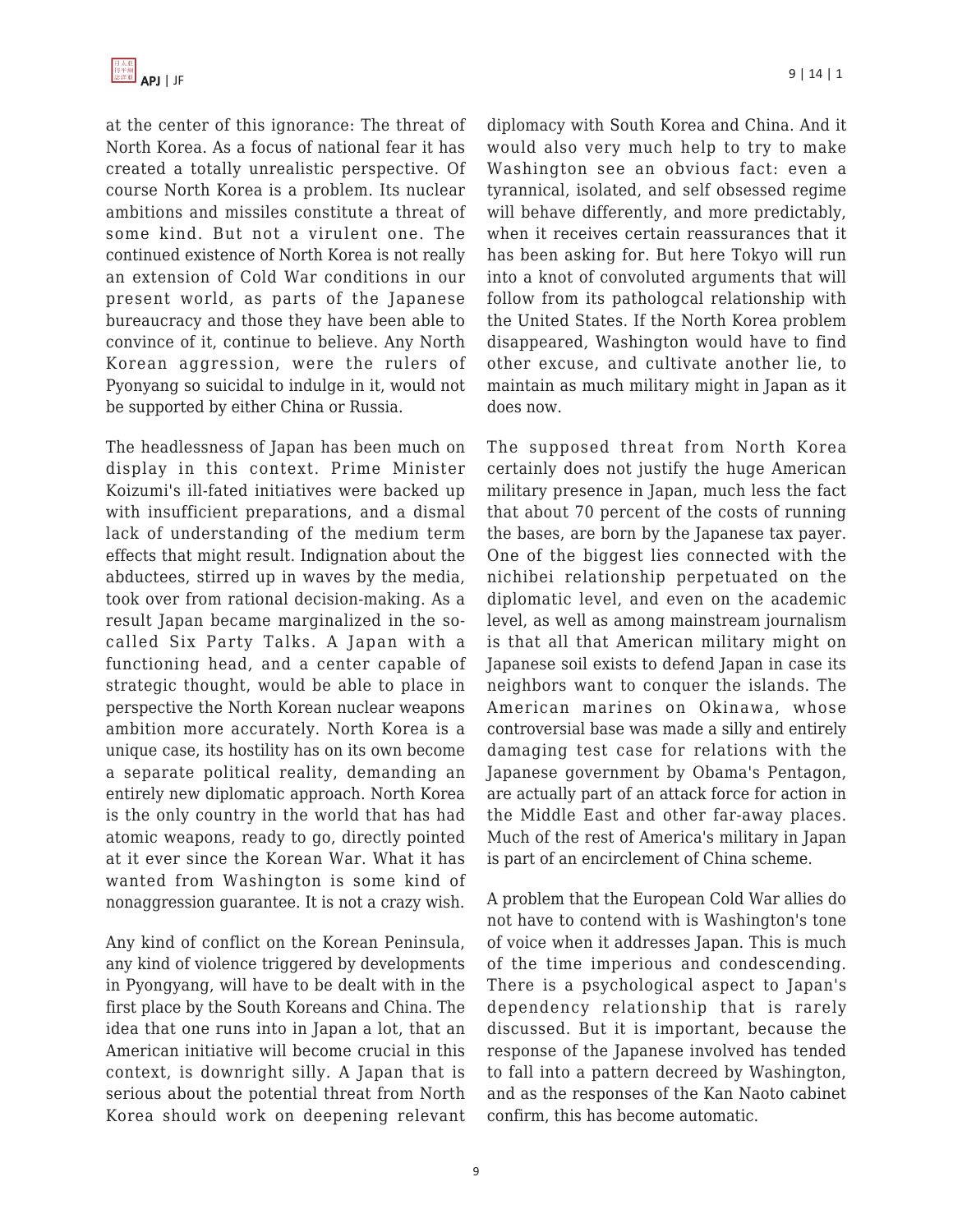When in the United States a prisoner is released from prison before his sentence has been fully served someone is assigned to him to keep an eye on him and make sure that there is not a relapse in his behavior. Such a person is called a parole officer. Over the 40 years that I have been observing American attitudes toward Japan, on the part of officials but also scholars and assorted Japan hands, I frequently had the impression that they were treating Japan is if they were parole officers. It is an attitude often copied by journalists. Japan had made a big mistake in the past, and it was still under permanent examination as if it's 'good behavior' must constantly be measured. Both Secretary of State Hillary Clinton and Secretary of Defense Robert Gates, when visiting Japan just before and just after the election that brought the Minshuto to power, came with strong messages that fitted the pattern.

A variant on this theme is a desire expressed by Washington for a 'more mature' partnership, in which it is taken for granted that it is Japan that should be doing the maturing. High up on the list of Americans who visiting Japanese officials and politicians wish to see in Washington are Richard Armitage and Joseph Nye. Armitage has neocon sympathies, was a Deputy Secretary at the State Department under George W. Bush, and continues to be a crucial figure in formulating American positions vis-à-vis Japan. Nye is a scholar of international relations, and a well-known advocate of 'soft power', whom Foreign Ministry officials in Tokyo very much wanted to have had as ambassador. Right at the beginning of the 21st-century these two led a group of foreign-policy specialists and security analysts and other scholars to make recommendations for the relationship, which were cast in the terminology of 'maturity'. To quote one of the keenest observers of the relationship between Japan and the United States, the Australian Gavan McCormack, "the fact that 'maturity' in the relationship would be reached to the extent that Japan submitted to the US agenda was a pointer to how immature the relationship really was". $6$ 

A mature Japan, so it is almost taken for granted in America's halls of power, is one that is grateful for American protection, is willing to open more of its markets, and give a bit more assistance to America's war making in Afghanistan.

Taking into account how much the discussion about US-Japan relations has become focussed on the military bases on Japanese soil, and how frequently Japanese people are asked about this by opinion pollsters, one should not quarrel with the idea that the Japanese public ought to be enlightened about the details of America's military. I should embroider on two points I have already made. A straight conclusion following from what I have said about America's military not being under effective political control is that it is no longer a tool of the American state. It now lives a life of its own. If that were otherwise, president Obama would not have had to be afraid of what the generals might do to him, or might make their Republican supporters do to him, when toward the end of 2009 he had to give in to their demand to send more soldiers to Afghanistan, and escalate that unwinnable war. If it were otherwise, there would exist something thought out by representatives of the elected American government worthy of the label 'strategy'. Japanese versed in the history of their country in the first half of the 20th century may see interesting parallels there. The Imperial Army in China was not under effective civilian control from Tokyo. And, as many scholars who studied that period have since acknowledged, while the Japanese military could often boast of superior tactics, that did not add up to a credible, allover, strategy. Tokyo ruling the Asian part of the planet plus Oceania was not an achievable goal.

The second point I should say more about is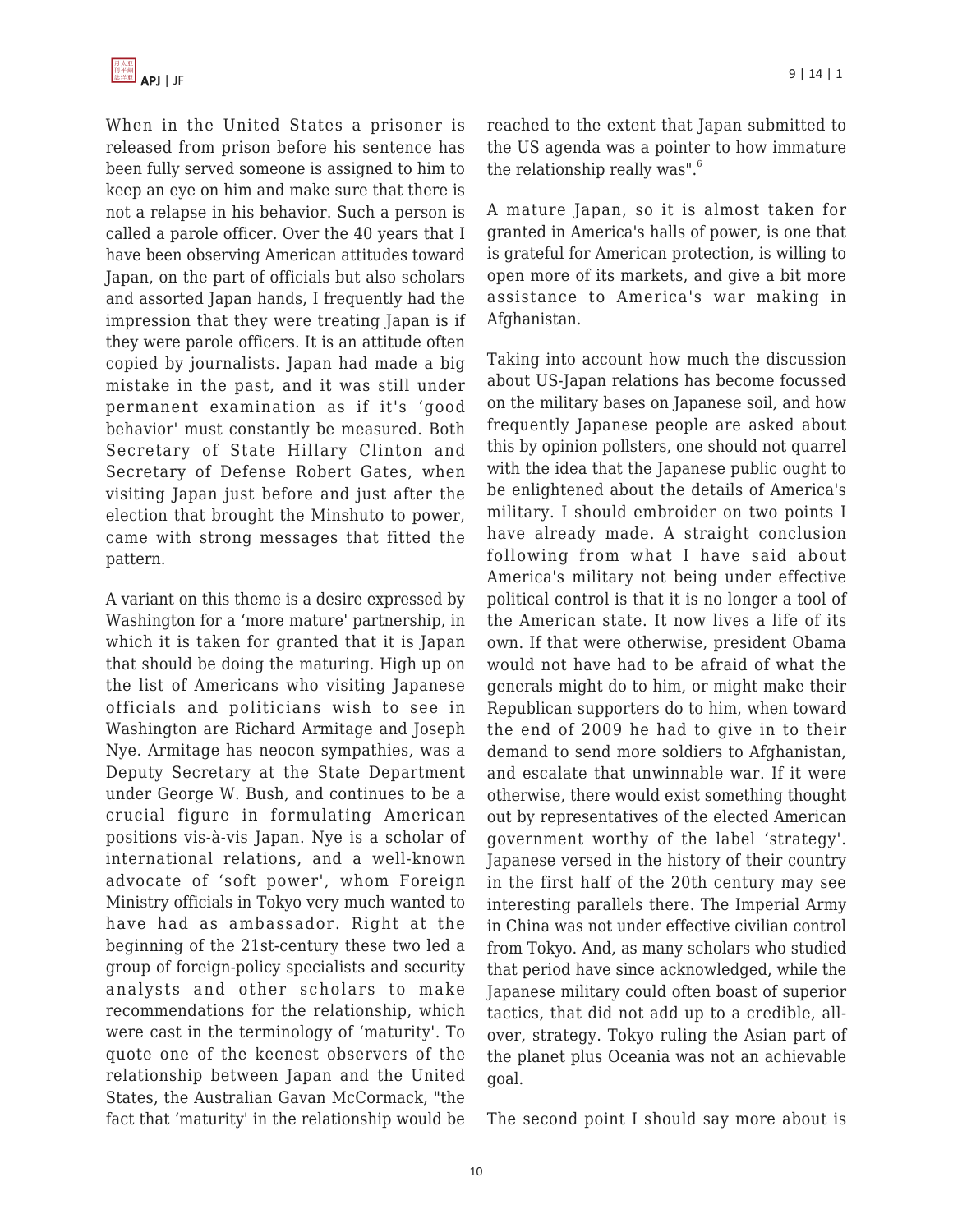that while America's military is no longer a controlled tool of the state, it has radically altered the foreign policy vision of the state. These are probably interdependent conditions, with the latter ensuring that the former may continue undisturbed to live a life of its own.

America's foreign-policy vision used to center on the notion of effective diplomacy. After victory in 1945, the United States labored to bring into being a relatively peaceful and relatively stable world order, using the United Nations and other international organizations as its tools, and encapsulating the communist nations of the Second World as much as possible in a universe of its own, so as to limit the damage it could do to that world order. Diplomacy was a key concept in all of this, and was connected with ideals like liberty, believed by Americans to be specifically American. This gradually changed after the Soviet Union disappeared. But more fatefully, the fiction of a 'war on terrorism' has altered the political culture of the United States, and has severely undermined the democratic principles in which Americans had always taken pride.

The mistake that some on the left make when they aver that American aggression today is merely an intensification of what has come before (and that, therefore, there is nothing new under the sun) is to miss the status of warmaking in the minds of American policymakers then and now. The much invoked Vietnam War in their comparisons actually serves as a good guide for what I want to say. "Never again!" was the slogan shared by antiwar protesters and the military alike. Military thinkers of course must always pay some attention to the kind of war they might be asked to fight in the future, but they were, until recently - until the presidency of George W. Bush - not preoccupied with America's 'future wars' and did not speak of them as if they are a foregone conclusion. Warmaking in Washington is no longer a final resort when diplomacy has failed; it is now in many cases thought of as a

valid substitute for diplomacy.

This could hardly be more different from the general Japanese perspective concerning war and peace, which I have come to know over the years. In the 1960s one would get an overwhelming impression of that mindset. Middle and high school students, trying out their English, would approach foreigners like me with lines like: "what do you think of world peace?" Industrialists and politicians would pepper their speeches with declarations about how much they hoped that peace might continue to prevail in the world. And I remember an official statement by the Foreign Ministry in response to criticisms about Japan's inactivity in the world, which took foreign critics to task for not appreciating how much Japan had done and was doing for the "cause of world peace". This kind of talk had become habitual, of course, with not much thinking behind it. But it did express a strong feeling about something that the Japanese people agreed on.

This original peace enthusiasm may have worn off, but I cannot imagine the Japanese people becoming enthusiastic about being swept along by American war making. And I cannot imagine that, when they know all the details, the Japanese public would want to have their government's attitude toward Beijing, Moscow or anywhere else be dictated by the likes of Armitage or Nye, whose idea of Japanese maturity equates to following American priorities. Yet, now that the United States has changed its priorities since Ampo, claiming that it is necessary to fight wars in several parts of the world simultaneously, Japan is inevitably drawn along with those changes, and has in fact become part of what many people and governments around the world have begun to see as an imperialist effort.

Of even more immediate importance for Japanese to think about is that under present circumstances American influence helps block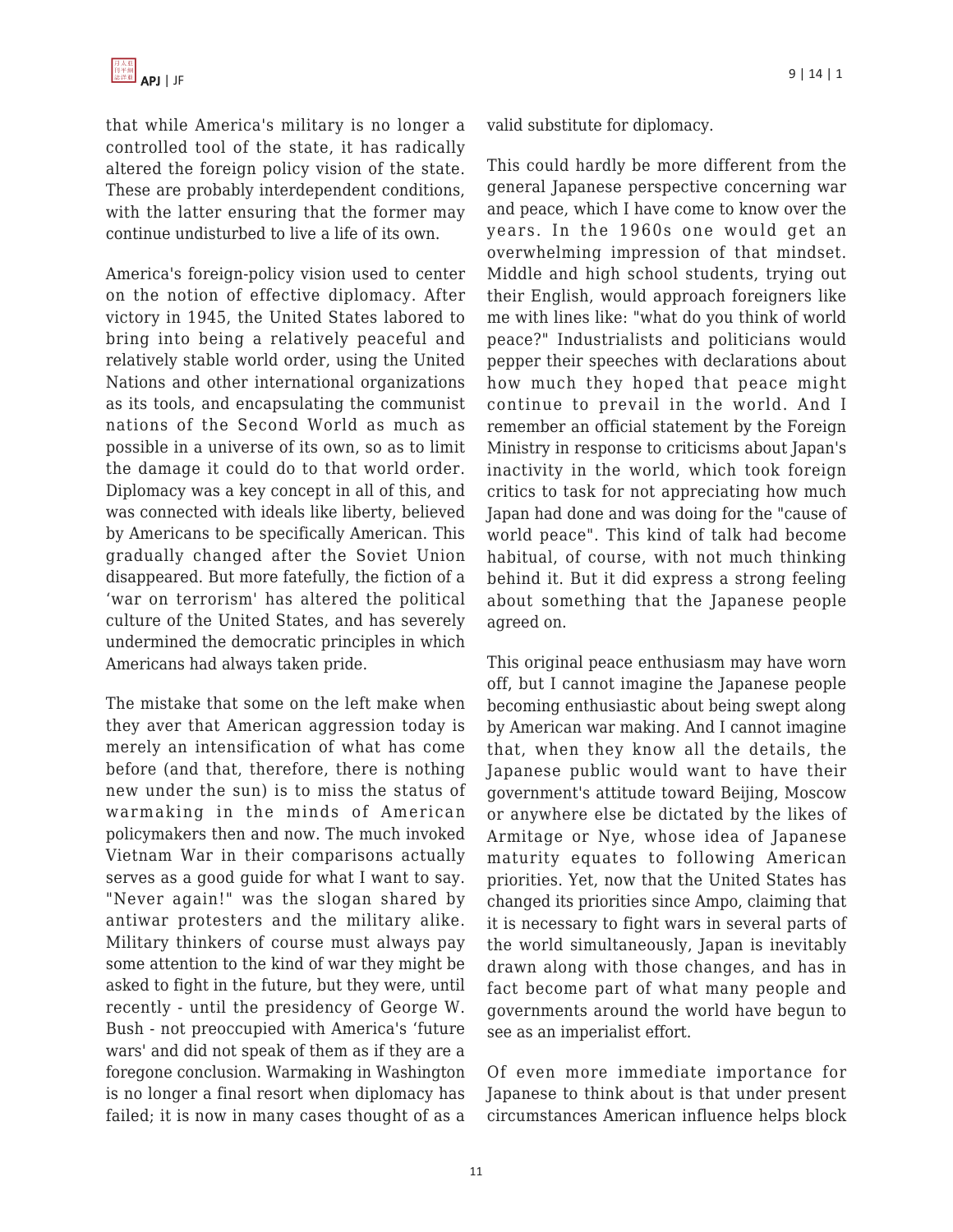or postpone Tokyo coming to terms with neighboring powers. In no way can tension, never mind open conflict, with Japan's neighbors be good for the future of the Japanese people. But Japan is not presently free to determine its own policies toward China. A move to improve and expand relations is immediately portrayed as a supposedly anti-American attempt to marginalize the United States in Asia. Washington also wishes to make sure that Japan will not enter into any arrangement with Asian countries, along the lines of ASEAN +3, of which the United States is not a part.

When foreign policies are no longer connected with world realities they become unrealistic. This is what characterizes not only Washington's policies, but also those of Tokyo and the European capitals inspired by the old fear and anxiety. Terrorism has replaced communism as the main threat. And vague ideas about a possible belligerent China in the future, as American propaganda successfully portrays it, help as well, especially in Japan. All of this ignores how the world has changed. It ignores the fact that whatever one may say about American policies they no longer stimulate any kind of global order. Besides war, they have instead brought torture and an attitude towards international organization and war making that is very much contrary to what the United States stood for in the 1950s and 1960s.

To think that today the United States can ensure global political security is ludicrous. So far, however, throwing overboard that way of thinking has apparently been too big a move for political elites of what used to be called the 'free world'. What may alter that situation is the realization that in its present condition, with major institutions out of control, the very idea of American leadership is a fantasy. When we accept it voluntarily, leadership always has a positive connotation. Being led over a cliff by a 'leader' only happens to unfortunate populations who have been seduced and misled. Even a little knowledge of 20th century history should help Japanese and Europeans to remind themselves of that.

This is a revised and expanded version of an article that appeared in Bungei Shunju in the March and April issues of 2011.

Karel van Wolferen is a Dutch journalist, writer and Emeritus University Professor of Comparative Political and Economic Institutions at the University of Amsterdam. He is the author of [The Enigma of Japanese Power](http://www.amazon.com/dp/0679728023/?tag=theasipacjo0b-20) and of George W. Bush and the Destruction of World Order, as well as numerous books in Japanese to be found [here.](http://www.wolferen.jp/index.php?t=1&h=2) His website in English is [karelvanwolferen.com](http://www.karelvanwolferen.com)

Recommended citation: Karel van Wolferen, "Japan, Europe and the Dangerous Fantasy of American Leadership," The Asia-Pacific Journal Vol 9, Issue 14 No 1, April 4, 2011.

#### **Notes**

<sup>1</sup> His book The Character Assassination of Ozawa Ichiro is appearing in Japanese in 2011.

 $2$  This program was never aired, as I withdrew permission and stopped the recording when I realized that the tape would be edited. This could easily, I thought, result in a distorted picture of what I wanted to say.

<sup>3</sup> A very instructive and very readable book on this subject is James Carroll, House of War.

4 A former American colonel, who has become one of America's finest political philosophers, Andrew Bacevich, has written several books identifying the fundamental characteristics and symptoms of American militarism, most recently, Washington Rules: America's Path to Permanent War.